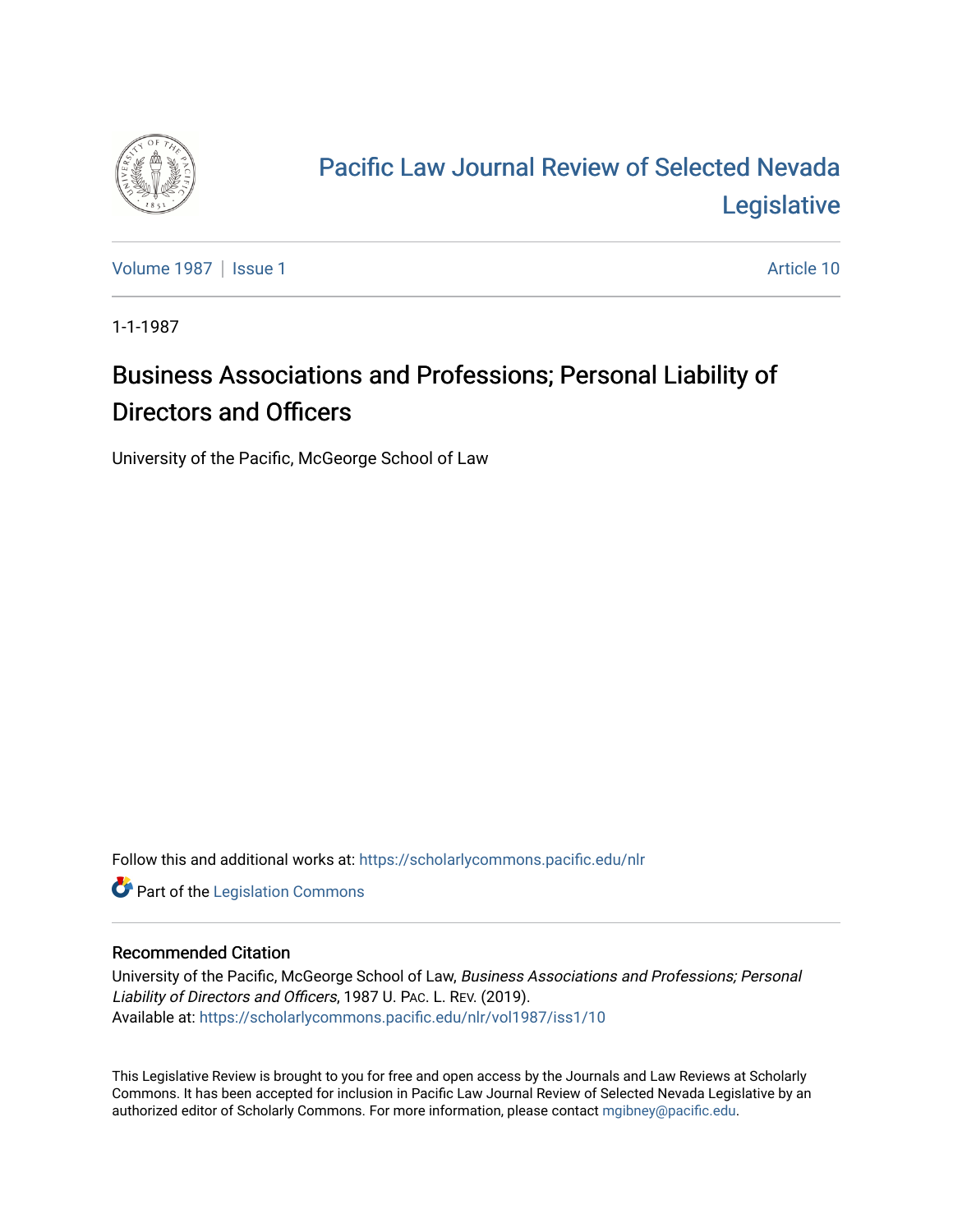days of appointment.22 Under Chapter 26, an additional certificate must be filed each time the agent for service of process changes office locations within Nevada.<sup>23</sup> Additionally, upon the resignation of an agent for service of process, a statement of resignation must be filed with the Secretary of State.<sup>24</sup> The Secretary of State must then notify the limited partnership of the resignation.<sup>25</sup> The limited partnership must designate a new agent within thirty days. 26 Additionally, Chapter 26 requires each limited partnership to keep a current list separately identifying the general and limited partner's in alphabetical order.<sup>27</sup>

*SKP* 

26. *Id.* § 88.

#### **Business Associations and Professions; personal liability of directors and officers**

NEV. REV. STAT. § 78. (new); §§ 41.480, 78.035, 78.300, 78.751 (amended).

SB 6 (Raggio); 1987 STAT. Ch 28 *(Effective March 18, 1987)* 

Under existing law, articles of incorporation  $\mu$  may contain provisions that the incorporators2 choose to insert for the regulation of the business and affairs of the corporation. 3 Articles of incorporation may also contain provisions creating, defining, limiting, and regulating the powers of the corporation, directors,<sup>4</sup> stockholders,<sup>5</sup> or ob-

<sup>22.</sup> *Id.* sec. 3, at \_\_\_ (amending NEV. REV. STAT. § 88.330 3).

<sup>23.</sup> */d.* (amending NEv. REv. STAT. § 88.330 3). The certificate must set forth the names of the limited partnerships represented by the agent, the address at which the agent has maintained an office for each of the limited partnerships, and the new address to which the office is transferred. Id.

<sup>24. 1987</sup> Nev. Stat. ch. 26, sec. 28, at ....... (enacting NEV. REV. STAT. § 88...........)

<sup>25.</sup> *!d.* § 88.\_\_2.

<sup>27.</sup> *Id.*, sec. 4, at \_\_ (amending NEV. REV. STAT. § 88.335 1(a)).

l. NEv. REv. STAT. § 78.010 1(a) (definition of articles of incorporation).

<sup>2.</sup> *Id.* § 78.030 1 (definition of incorporators).

<sup>3.</sup> *Id.* § 78.035 (amended by 1987 Nev. Stat. ch. 28, sec. 4, at\_). *See* 1987 Nev. Stat. ch. 28, sec. 2, at  $\quad$  (enacting Nev. Rev. STAT. § 78. $\qquad$ ).

<sup>4.</sup> NEv. REv. STAT. § 78.115 (number and qualifications for the board of directors).

<sup>5.</sup> *Id.* § 78.195 3 (holder of preferred or special stock of any class or series is entitled to receive dividends).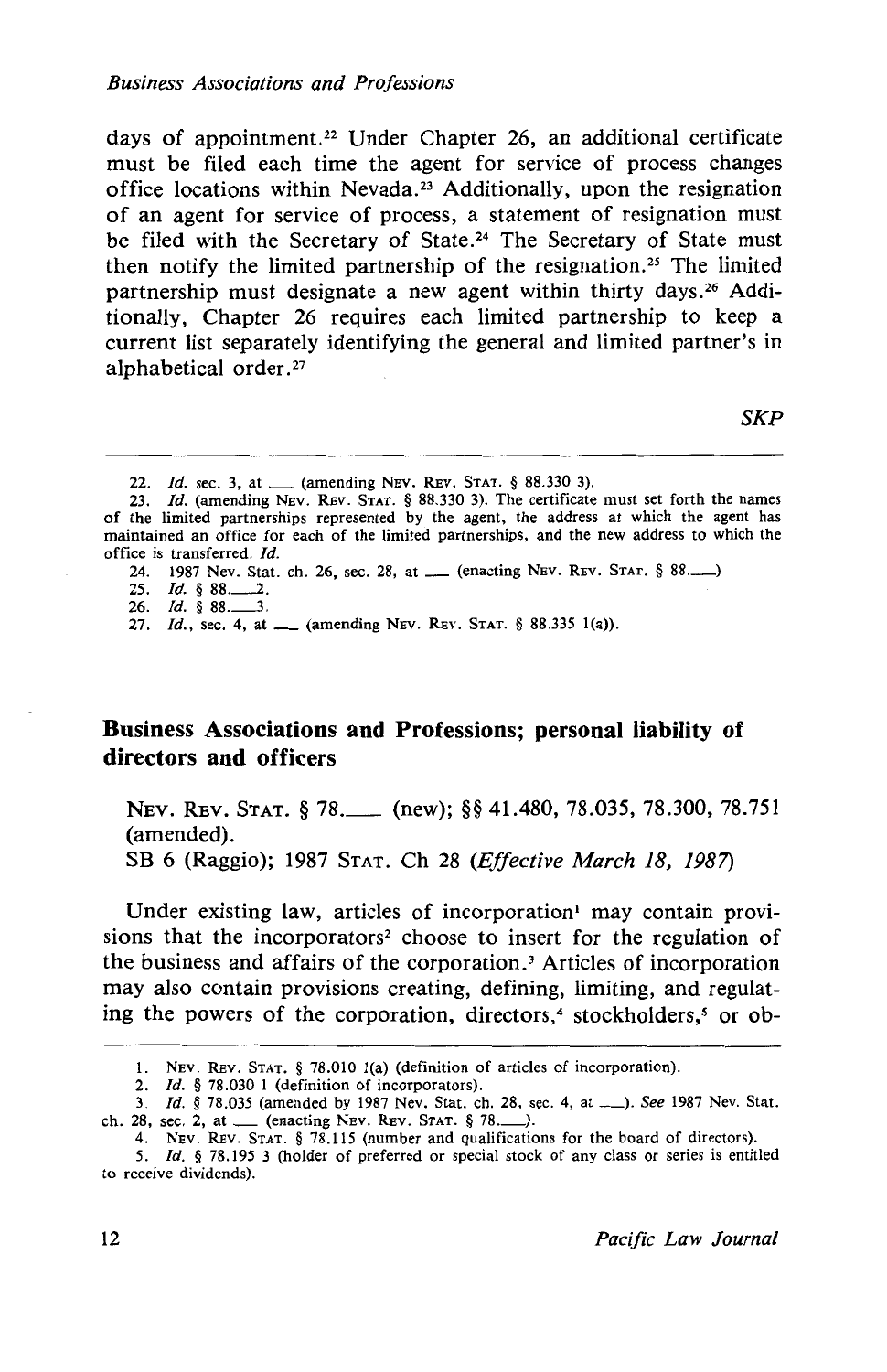ligors of the corporation, and for governing the distribution of the profits of the corporation. <sup>6</sup>

Under Chapter 28, articles of incorporation may contain a provision eliminating or limiting the personal liability of a director or officer of a corporation for the breach of the director's or officer's fiduciary duties.<sup>7</sup> The personal liability of the director or officer, however, may not be eliminated or limited for acts or omissions which involve intentional misconduct, fraud, or a knowing violation of ·the law, or for the payment of dividends to stockholders in a willful or grossly negligent manner.<sup>8</sup>

Chapter 28 permits a corporation to purchase insurance<sup>9</sup> on behalf of any person who has acted as a director, officer, employee or agent of the corporation<sup>10</sup> for liabilities and expenses arising out of their corporate capacity. 11 Chapter 28 provides that this insurance or other financial arrangements may be provided by the corporation or any other person approved by the board of directors.<sup>12</sup> In the absence of fraud, the decision of the board of directors as to the terms and the choice of the person to provide the insurance or other financial arrangement is conclusive. 13 Furthermore, the decision does not sub-

6. *Id.* § 78.035 (amended by 1987 Nev. Stat. ch. 28, sec. 4, at \_\_\_). Those provisions must not contradict Nevada law. *Id. See* 1987 Nev. Stat. ch. 28, sec. 2, at \_\_\_ (enacting NEv. REV. STAT. § 78.

7. 1987 Nev. Stat. ch. 28, sec. 2, at \_\_ (enacting NEv. REV. STAT. § 78.\_\_). NEV. REv. STAT. § 78.130 (selection, terms, and duties of officers of a corporation). *See* Berman v. Riverside Casino Corp., 247 F. Supp. 243, 245 (D. Nev. 1964), *aff'd* 354 F.2d 43 (9th Cir. 1965) (officers have no personal liability for corporate debts). *See generally In re* Western World Funding, Inc., 52 Bankr. 743 (Bankr. D. Nev. 1985); *In re* Twin Lakes Village, Inc., 2 Bankr. 532 (Bankr. D. Nev 1980); Ecklund v. Nevada Wholesale Lumber Co., 93 Nev. 196, 562 P.2d 479 (1977); O'Connell v. Cox, 78 Nev. 40, 368 P.2d 761 (1962); Swartout v. Grover Collins Drilling, 75 Nev. 297, 339 P.2d 768 (1959); State *ex. ref.* Garaventa v. Garaventa Land & Livestock Co., 61 Nev. llO, 118 P.2d 703 (1941) (discussing the personal liability of officers). vestock Co., 61 Nev. 110, 118 P.2d 703 (1941) (discussing the personal hability of officers).<br>8. 1987 Nev. Stat. ch. 28, sec. 2 at \_\_\_ (enacting NEv. REv. STAT. § 78.\_\_\_). *See* NEv.

REV. STAT. § 78.300 (amended by 1987 Nev. Stat. ch. 28, sec. 5, at \_\_\_).<br>
9. The corporation may also make other financial arrangements, including the creation<br>
9. The corporation may also make other financial arrangements

of a trust fund, establishment of a program of self-insurance, the securing of its obligation of indemnification by granting a security interest or other lien on any assets of the corporation, or the establishment of a letter of credit, guaranty, or surety. 1987 Nev. Stat. ch. 28, sec. 3, at  $\_\_$  (enacting Nev. Rev. STAT. § 78. $\_\_$ ).

10. Insurance may also be obtained if the person has served at the request of the corporation as a director, officer, employee, or agent of another corporation, partnership, joint venture, or any other enterprise. *Id.* 

11. *!d. Cf.* 1969 Nev. Stat. ch. 96, sec. 3, at 120 (enacting NEv. REv. STAT. § 78.751 7) (prior law also allowed the corporation to maintain insurance).

12. 1987 Nev. Stat. ch. 28, sec. 3, at \_ (enacting NEv. REv. STAT. § 78.\_) (even if the other person's stock is owned by the corporation).

13. *!d.* Chapter 28 further provides that a corporation or its subsidiary which provides self-insurance for itself or for another affiliated corporation is not subject to the provisions on insurance. *Id.*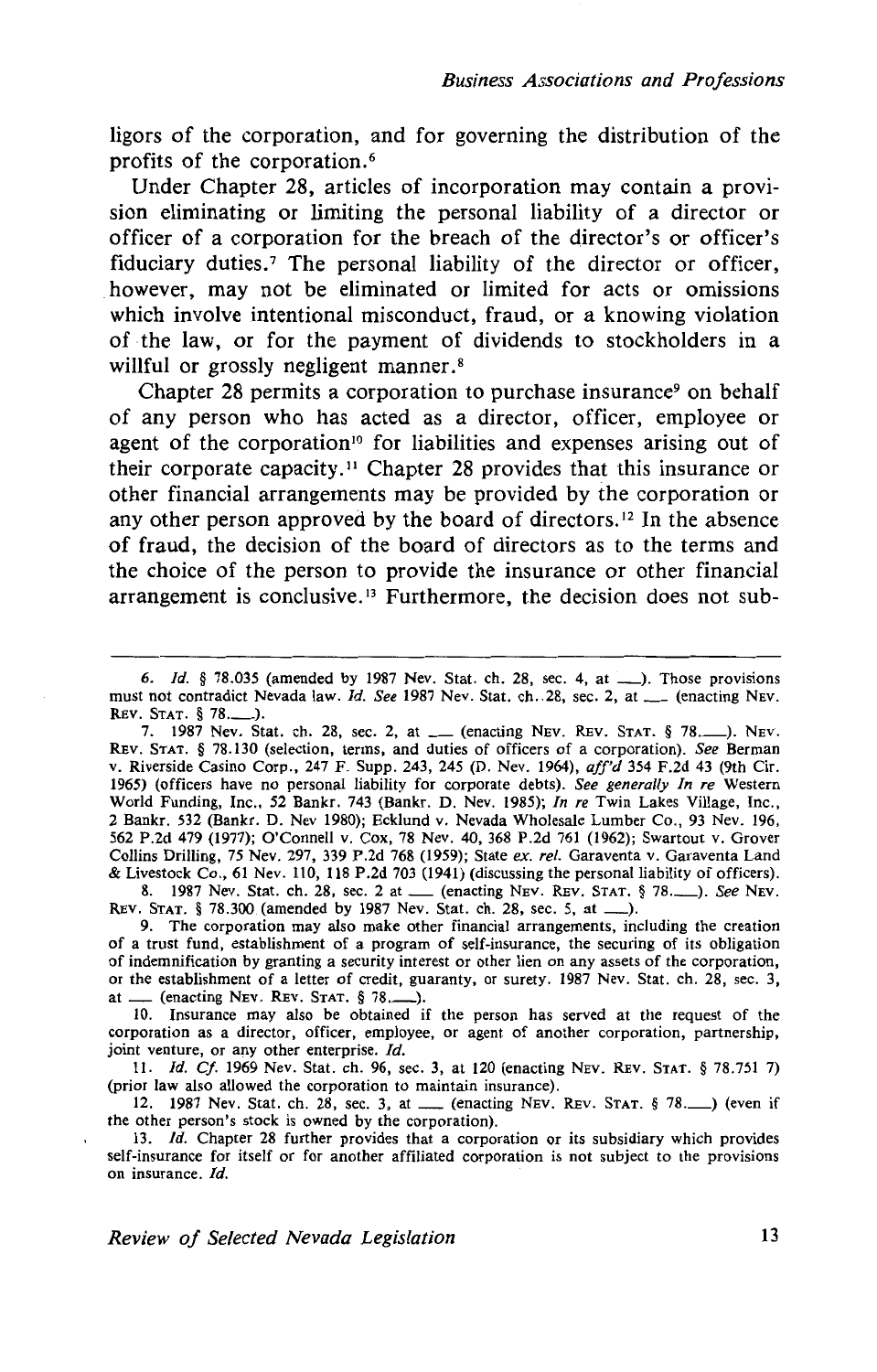ject any director approving the arrangement to personal liability for his action, even if the director is a beneficiary of the financial arrangement. <sup>14</sup>

Existing law provides that a director who makes a willful or negligent violation in the payment of dividends or other distributions to the stockholders is jointly and severally liable. 15 Directors who had their dissent entered upon the minutes at the time of the action,<sup>16</sup> however, are not liable for the violation.<sup>17</sup> Chapter 28 limits existing law such that non-dissenting directors are liable only for willful or grossly negligent violations. <sup>18</sup>

Under existing law, agents<sup>19</sup> of the corporation may be indemnified by the corporation for expenses incurred in connection with a good faith defense or settlement of an action,<sup>20</sup> unless such persons were found liable for negligence or misconduct in the performance of their duty. 21 Under Chapter 28, however, indemnification is prohibited when the agent has been found liable to the corporation.<sup>22</sup>

Under existing law, expenses incurred in defending a civil or criminal action may be paid by the corporation in advance of the final disposition of the action.<sup>23</sup> Chapter 28 provides that the articles of incorporation, the bylaws, or an agreement made by the corporation may mandate that the expenses of officers and directors in defending a civil or criminal action be paid as they are incurred.<sup>24</sup> Any rights to advancement of expenses to which other corporate

17. *ld.* 

 $21.$  *Id.* 

<sup>14.</sup> *Id.* 

<sup>15.</sup> NEV. REV. STAT. § 78.300 2 (amended by 1987 Nev. Stat. ch. 28, sec. 5, at\_) (the action must be brought within three years). In the event of the dissolution or insolvency of the corporation at the time of the violation, the directors are jointly and severally liable to the lesser of the full amount of the dividend made or of any loss sustained by the corporation because of the dividend or other distribution to the stockholders. Id.

<sup>16.</sup> Those directors not present at the meeting must have had their dissent entered on learning of the action. */d.* 

<sup>18. 1987</sup> Nev. Stat. ch. 28, sec. 5, at \_\_ (amending NEV. REV. STAT. § 78.300 2) (the non-dissenting directors are jointly and severally liable at anytime within three years of each violation).

<sup>19.</sup> See NEv. REV. STAT. § 78.751 2 (amended by 1987 Nev. Stat. ch. 28, sec. 6, at\_) (agents includes director, officer, employee, or agent).

<sup>20.</sup> Expenses include attorneys' fees. *Id.* (action brought by reason of the fact that person was a director, officer, employee, or agent).

<sup>22. 1987</sup> Nev. Stat. ch. 28, sec. 6, at ....... (amending Nev. Rev. Stat. § 78.751 2). If a court determines the person is fairly and reasonably entitled to such expenses, then the person is not liable to the corporation. *Id.* 

<sup>23. 1969</sup> Nev. Stat. ch. 96, sec. 3, at 120 (enacting NEv. REv. STAT. § 78.751 5) (as authorized by the board of directors).

<sup>24. 1987</sup> Nev. Stat. ch. 28, sec. 6, at\_ (amending NEv. REv. STAT. § 78.751 5).